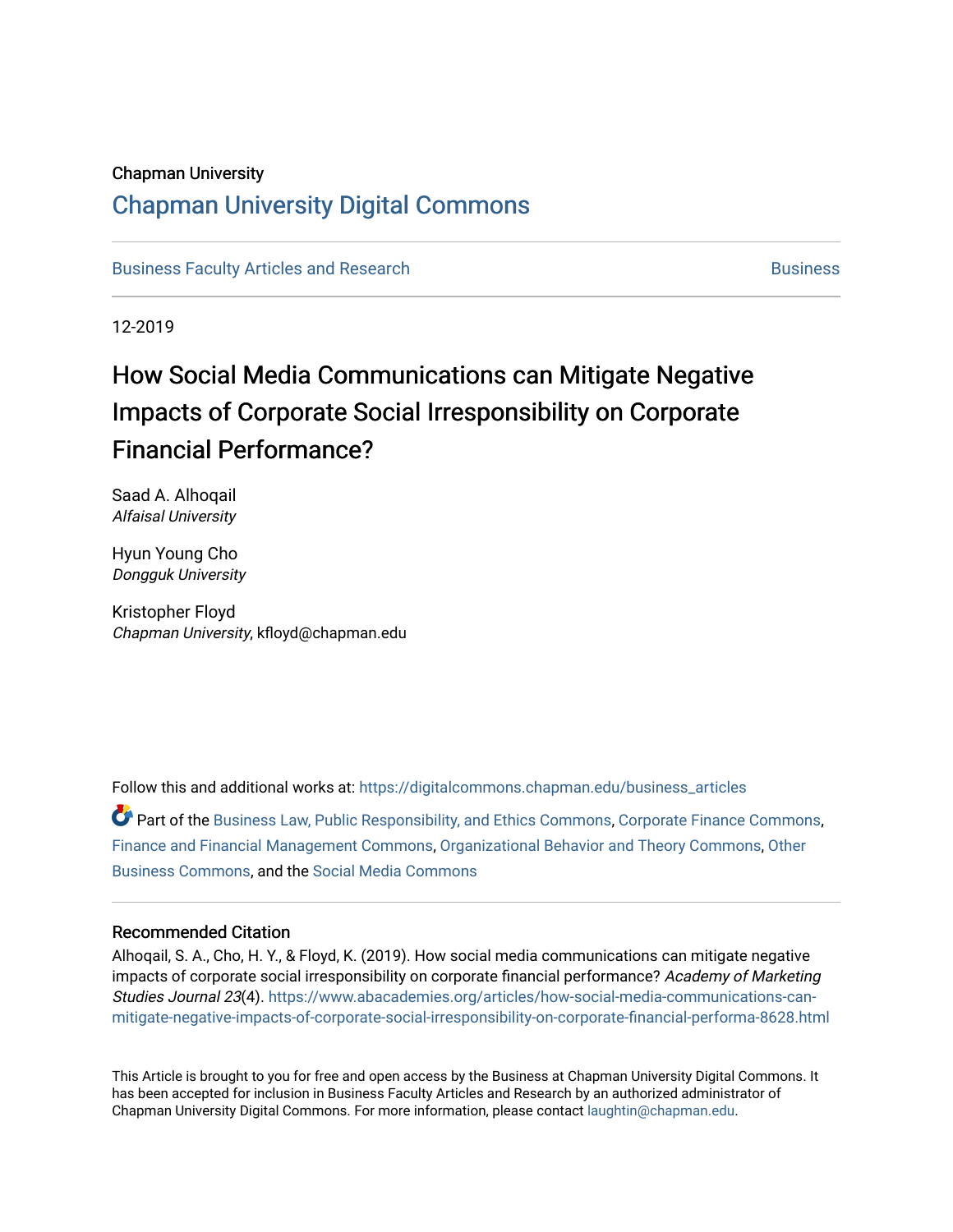# How Social Media Communications can Mitigate Negative Impacts of Corporate Social Irresponsibility on Corporate Financial Performance?

# **Comments**

This article was originally published in [Academy of Marketing Studies Journal](https://www.abacademies.org/journals/academy-of-marketing-studies-journal-home.html), volume 23, issue 4, in 2019.

Dr. Kristopher Floyd's last name is misspelled as "Floyed" within the article.

# Creative Commons License



This work is licensed under a [Creative Commons Attribution 4.0 License](https://creativecommons.org/licenses/by/4.0/).

Copyright Allied Business Academies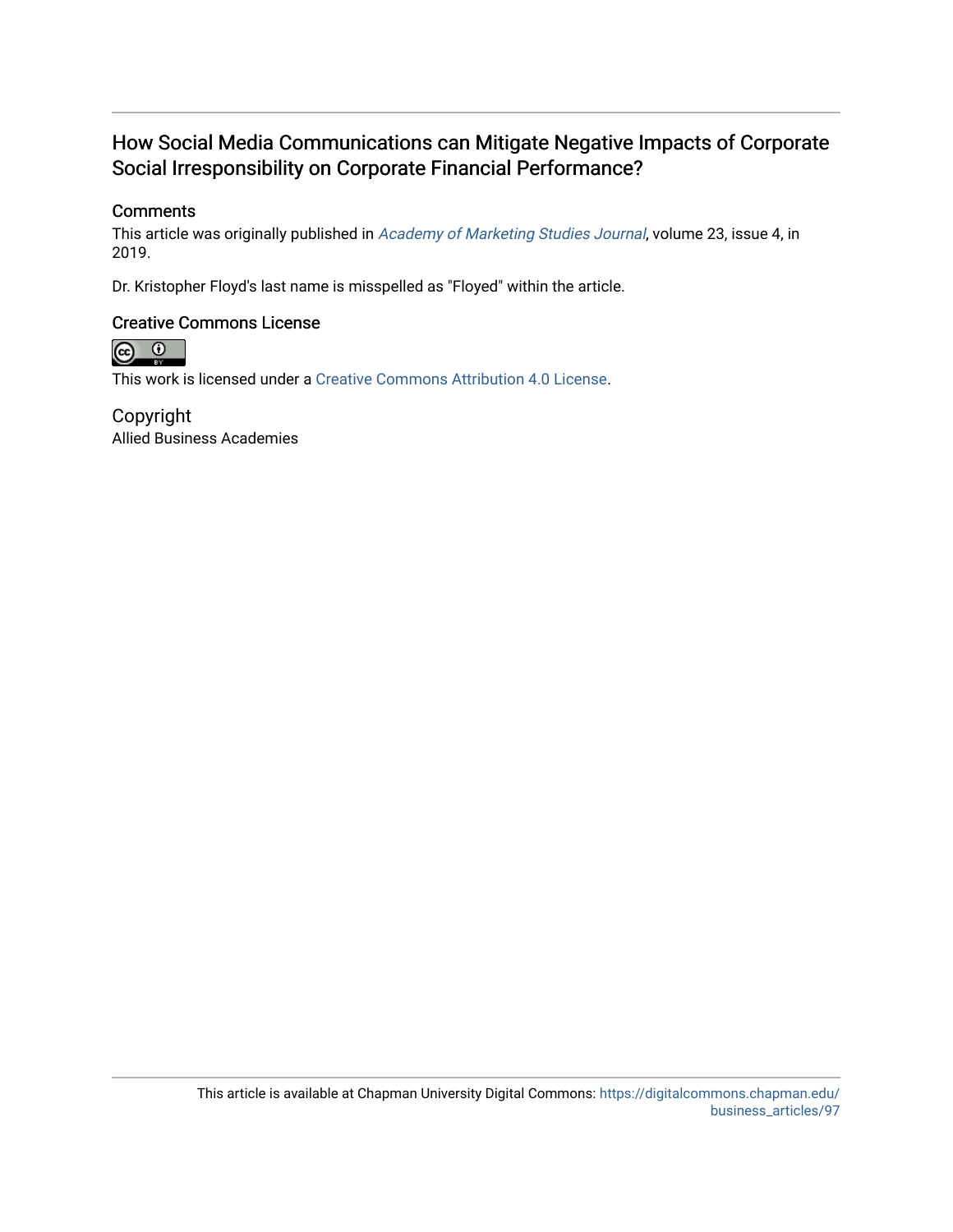# **HOW SOCIAL MEDIA COMMUNICATIONS CAN MITIGATE NEGATIVE IMPACTS OF CORPORATE SOCIAL IRRESPONSIBILITY ON CORPORATE FINANCIAL PERFORMANCE?**

# **Saad A. Alhoqail, Alfaisal University Hyun Young Cho, Dongguk University Kristopher Floyed, Chapman University**

# **ABSTRACT**

*Previous research on corporate social responsibility (CSR) has focused on corporate reputation (CR) and corporate financial performance (CFP), showing a high correlation between both. While most researchers primarily focus on CSR, our research examines the other side of the coin; corporate social irresponsibility (CSI) and provides findings that counter previous thought. We contribute to the existing literature by showing that CSI has a nonsignificant impact on corporate financial performance, as measured by market value, while concurrently being negatively correlated to corporate reputation. Further, we show social media, as measured by the Social Media Sustainability Index (SMSI), a measure studied infrequently thus far in the literature, mediates the relationship between CSI and market value. This relationship between social media and financial performance is further strengthened when companies actively engage in other CSR activities that "fit" their image. From a practical standpoint, when companies "misbehave" our research reveals how to mitigate those effects in regards to financial performance.*

**Keywords:** CSI, Corporate Reputation, Market Value, Social Media, CSR fit, Environment.

#### **INTRODUCTION**

Research suggests that when companies behave in a socially irresponsible manner, consequences will follow (Scott, 2008). Further, research by Fombrun (1996) suggests that what follow is not only losing current customers, but the inability to attract new customers as well. This is important because research implies that when consumers are faced with negative, as opposed to positive events, they will spend more time in deliberation, searching for information and resorting to more extreme measures in response to such news (Fiske & Taylor, 2008). This would then indicate that corporate social irresponsibility (CSI) would loom larger than corporate social responsibility (CSR) (Muller & Kräussl, 2011). However, this research asserts this is not always the case. Consider the case of CSR, although much research has shown it to be an effective tool for increasing the bottom line (Robert & Dowling, 2002; Eberl & Schwaiger, 2005). Authors intimate that very few people know or even care about CSR and that, as always, the basis of most products purchases is quality or price. Yet, many companies continue to increase their CSR programs and reach (Vogel, 2008). The possibility then exists that under the certain circumstances, companies can *"misbehave"* and suffer few, if any consequences. As such, this research concurrently examines the influence of CSI on both corporate financial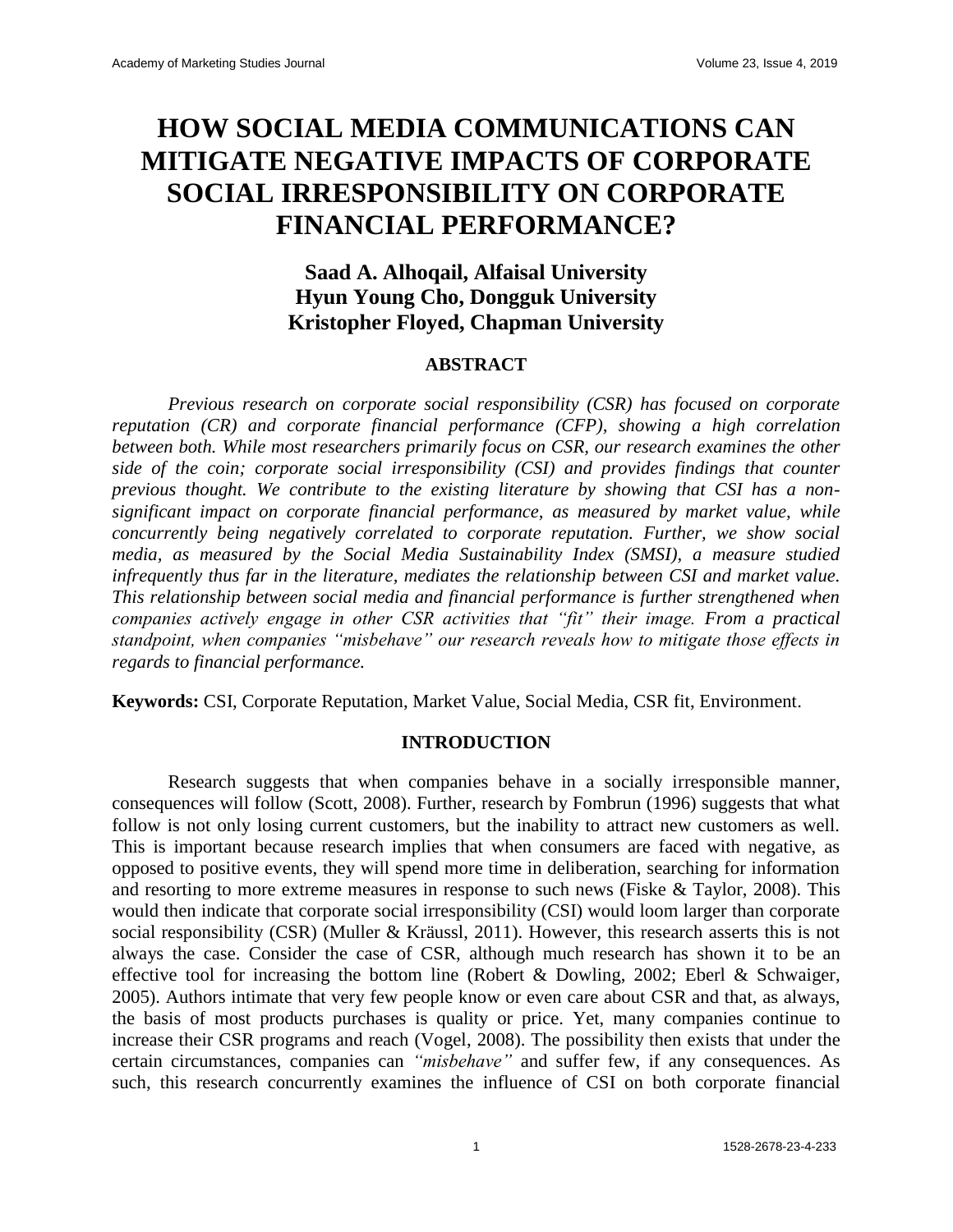performance (CFP) and corporate reputation (CR) in an order to show that instances of when and how CSI may be of importance and when and why it may be inconsequential.

# **Gap**

Maignan & Ferrell (2004) were one of the first to propose the importance of social responsibility to both the organization and its stakeholders. In conjunction with their framework, much prior research (e.g., Robert & Dowling, 2002; Eberl & Schwaiger, 2005) has shown positive relationship between CR and CFP, with stakeholder theory (Donaldson & Preston, 1995) being the foundation of many of these studies. Nikolaeva & Bicho (2011) showed that when companies publicly engage in CSR activities they are more likely to adopt reporting measures that influence their reputation and CR is more than just an outcome of CSR; it is an important mechanism in the relationship between CFP and CSR (Fombrun, 1996). In spite of the abundance of research on CSR and CR, more research is required on the circumstances and pathways through which these two important firm characteristics may track in opposing directions. Furthermore, while most research thus far, has investigated CSR, few studies have investigated the impact of CSI on CFP and CR. This distinction is important and one that requires more investigation. Moreover, more investigations are needed into how social (ir) responsibility (Peloza & Shang, 2011) can establish or damage value for firms and their customers. In addition, with new social media mechanisms becoming more prominent, previous research has not explored the role social media plays in explaining CSI's impact on CFP. In an era where social media has become widespread, understanding the conditions and boundaries, such as CSR fit, where social media's influence on CFP will be the strongest is important.

#### **Contribution**

We contribute to the existing literature in three important ways. First, we contribute to the social responsibility literature by examining CSI's influence on CFP and CR. CSI's operationalization comes from the KLD database and consists of community concerns, corporate governance concerns, diversity concerns, employ relation concerns, environmental concerns, product concerns, and human rights concerns. We show that while irresponsibility may influence CR, CSI has no impact on CFP. This is an important finding for firms and managers. Next, we contribute to the social media literature by revealing that social media implementation, measured by the Social Media Sustainability Index (SMSI), partially mediates the relationship between CSI and CFP. This index is relatively new and studying its impact is important in the CSR/CSI domain. Finally, we contribute to the social responsibility literature by showing an important boundary condition in this relationship; when current CSR activities *"fit"* the company, this *"fit"* fortifies SMSI's influence on CFP.

# **CONCEPTUAL FRAMEWORK**

#### **Corporate Reputation**

Research has shown that a good corporate reputation can provide strategic value for the firm (Dierickx & Cool, 1989; Rumelt, 1987; Weigelt & Camerer, 1988). A resource view of the firm would see CR as an asset that is valuable and difficult to imitate. When a firm has assets that are difficult to imitate, they can achieve not only superior returns but also sustain it longer as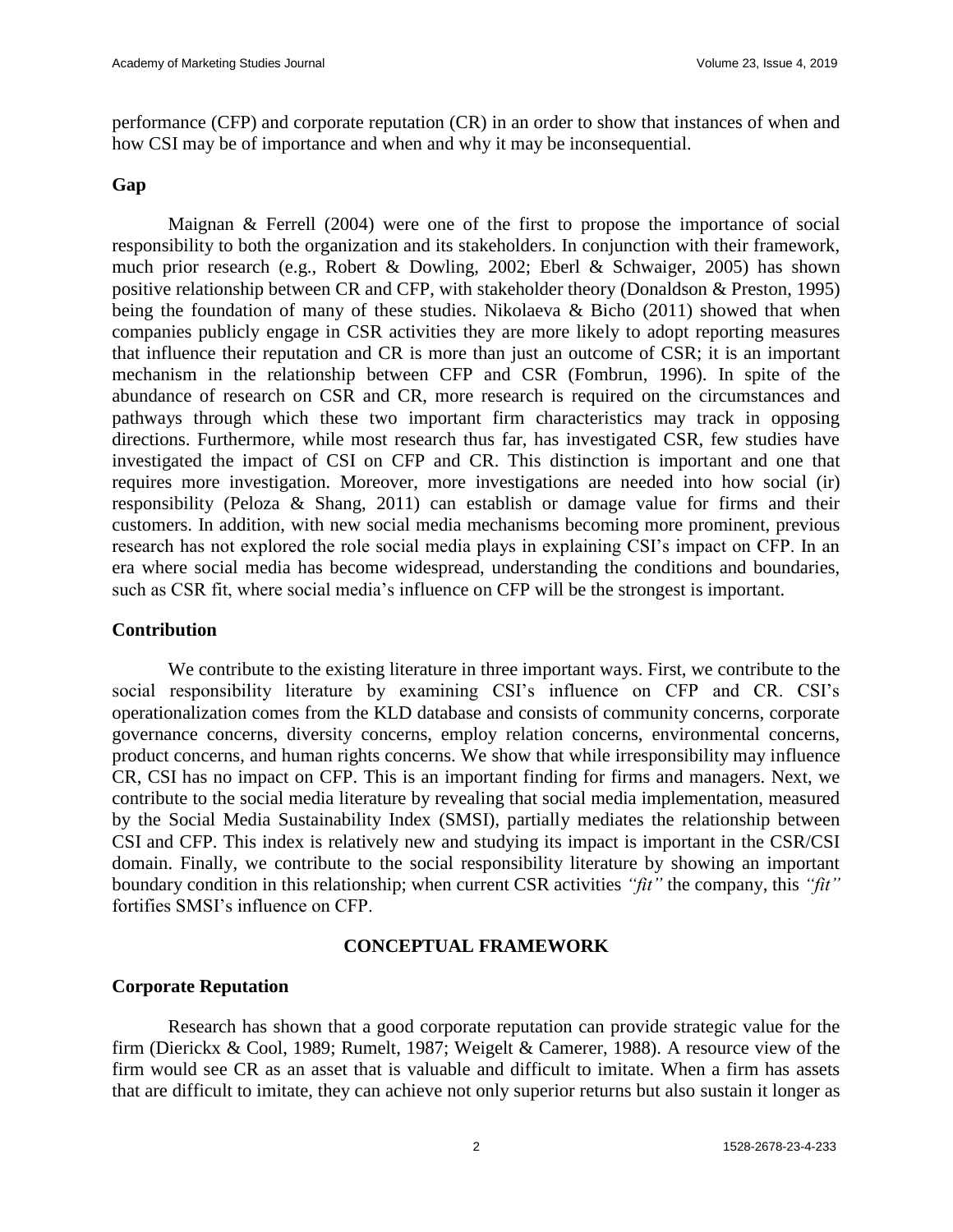well (Barney, 1991; Grant, 1991). This reasoning seems to suggest that inherit to sustainable performance is CR. Past researchers define CR as action and future prospects that reveal how appealing a firm is to its key constituents (Fombrun, 1996). CR is formed from past actions of managers (Podolny & Phillips, 1996). In many instances, external forces determine these actions and this leads managers to engage in such actions in an effort to build and sustain their CR (Fombrun, 1996). However, external constituents cannot always observe all action taken by managers to derive a good reputation, thus, in many cases; they rely on heuristic cues in the environment to signal the firm's overall intangible value (Roberts & Dowling, 2002). When consumers have knowledge about companies, they give greater importance to ethical behavior (Singh et al., 2008). Companies that claim high CSR behavior are perceived as such, but unethical behavior will harm their reputation (Swaen & Vanhamme, 2005).

# **Corporate Financial Performance and Corporate Social (Ir) Responsibility**

Consumers view companies that engage in CSR more favorably (Simmons & Beck-Olsen, 2006). Research has shown that a strong record in corporate social responsibility can enhance a firm and its brands (Holt et al., 2004). This has led to previous findings that CSR is positively associated with CFP (e.g., Orlitzky et al., 2003). However, in many previous studies, we still do not know how CSI affects these two constructs, as investigations into CSI are scarce. Further, consumers purchase products based on quality and price and some research has shown that few people know or care about CSR (Vogel, 2008). This is because product quality influences customer loyalty and brand equity Vogel et al. (2008) and quality matters to consumers. The quality of the products and the accurate delivery of the service are important factors that ultimately lead to CFP Vogel et al., (2008), even in the absence of any real CSR program (Vogel 2008). The problem is that this mindset leads consumers to view companies as competent, which can lead to profitability, yet devoid of warmth (Aaker et al., 2010).

#### **Hypotheses Development**

# **Corporate Social Irresponsibility, Corporate Financial Performance and Corporate Reputation**

We contend that while CSI will have no influence on CFP (Market Value), CSI will negatively influence CR. Figure 1 conceptualizes how the components operate concordantly. While focusing on profits creates a loss of sympathy in the mind of consumers, focusing on responsibility dampens quality, attractiveness and performance (Schwaiger, 2004). Product quality, attractiveness, and company performance are concrete capabilities that may be easier for a consumer to experience. Conversely, sympathy, responsibility, and attractiveness, more abstract concepts, may require consumers to find cues in the environment in order to evaluate these concepts. This implies that consumers may evaluate products based on quality, price and competence of the company, which suggests ignoring negative components of CSI. On the other hand, CSI or CSR may lead to emotional responses in the consumer, acting as cues about a company and thus, the consumer's perceptions may subsequently affect CR.

*H1: CSI will have no impact on CFP (market value).*

*H2: CSI will be negatively related to CR.*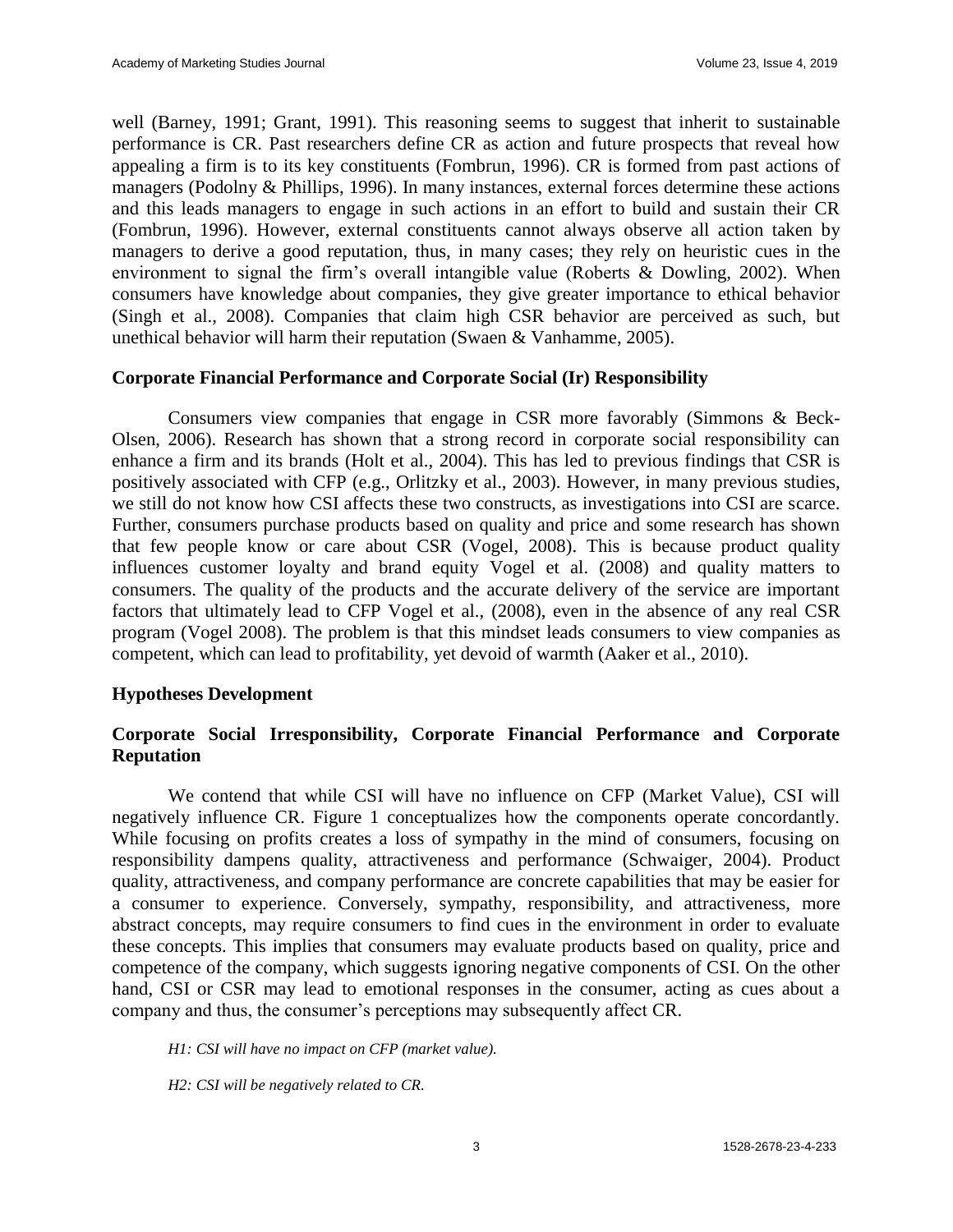

**FIGURE 1 FRAMEWORK**

#### **Mediation**

We suggest social media is an underlying mechanism that prevents CSI from having detrimental impact on firms' market value. There are two reasons. First, when firms talk a lot about CSR through social media, consumers may be less aware of actual CSI. According to Andriof & Waddock (2002), when firms communicate with their customers through social media, customers feel that they are operating in transparent way by creating *"mutually engaged"* relationships. Additionally, social media appears to be an indirect tool of communication that requires consumer to *"buy-in"* (i.e., actively searching for the information through firms' website). In this sense, consumers may feel that they are closely engaged in firms' activities and such a feeling may lead them to believe they are well aware about what is actually going on in a firm. This makes sense as previous research Vlachos et al. (2009) has shown that consumer trust is an important mediator between firm CSR and purchase intentions. Thus, as social media, through transparency, increases consumers' belief that a firm is doing the right thing, they may be less likely to seek out information about actual CSI. Moreover, social media may cause consumers to become overly trusting. Previous studies have shown that communicating CSR messages can facilitate positive reactions from stakeholders, including customers (Morsing & Schultz, 2006). As communication between firms and customer increases, customers will increase loyalty to the firm and this increase in loyalty will likely lead to greater financial performance. Logically, at this point in the relationship, customers are less likely to care about actual CSI. The implication then becomes that social media can attenuate the negative impact of CSI on market value.

*H3: The relationship between CSI and market value will be at least indirectly mediated by SMSI.*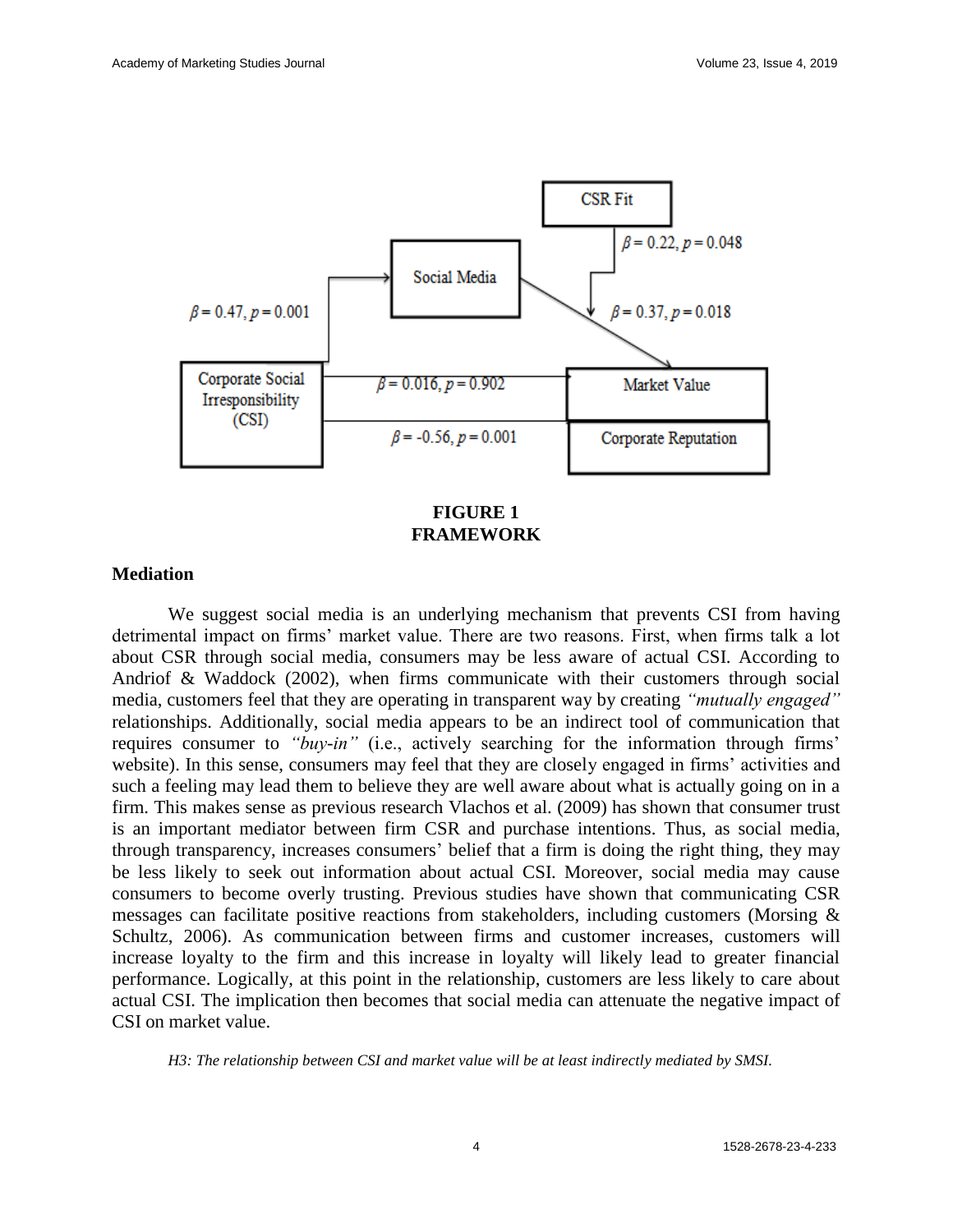# **Boundary Conditions**

### **Fit**

We believe the fit of the company's current CSR activities will moderate the relationship between SMSI and CFP. A company may concurrently be both responsible in one area, while also being irresponsible in another. If this is the case, social media may influence consumers' to pay even less attention to any irresponsibility that may plague a company. This will especially be true when there exist a match between the responsible actions of the company and the company itself. Findings that may be applicable to this research are those from the brand extension literature. Völckner & Sattler (2006) found that when a parent company extended a brand in a way that fit their current products, the success of the product was greater. This is because things that "fit" are familiar to consumers and increase product success. Similarly, in terms of CSR fit, we believe that when CSR fits a company's image and product, customers will be more likely to familiarize themselves with this initiative furthering the likelihood of ignoring CSI. Thus, we propose the following hypothesis.

*H4: The fit of current CSR activity will moderate the relationship between SMSI and CFP (Market Value), such that when fit is greater; SMSI will have a stronger impact on CFP (Market Value).*

# **METHODOLOGY**

# **Data Collection**

| <b>Table 1</b><br><b>VARIABLES, MEASURES AND DATA SOURCES</b> |                                               |                           |  |  |  |  |  |  |
|---------------------------------------------------------------|-----------------------------------------------|---------------------------|--|--|--|--|--|--|
| Variables                                                     | Data Sources                                  |                           |  |  |  |  |  |  |
|                                                               | <b>Measures</b>                               |                           |  |  |  |  |  |  |
| <b>CSI</b>                                                    | A firm's rank in terms of weaknesses in       | <b>KLD</b>                |  |  |  |  |  |  |
|                                                               | regards to social responsibility.             |                           |  |  |  |  |  |  |
| <b>Corporate Reputation</b>                                   | Firm reputation is ranked based on firm's     | Fortune 500               |  |  |  |  |  |  |
|                                                               | gross revenue after Fortune magazine's        |                           |  |  |  |  |  |  |
|                                                               | adjustments that exclude the impact of excise |                           |  |  |  |  |  |  |
|                                                               | taxes companies incur.                        |                           |  |  |  |  |  |  |
| Market Value                                                  | Variable 'MKVALT' in COMPUSTAT                | <b>COMPUSTAT</b>          |  |  |  |  |  |  |
| <b>SMSI</b>                                                   | This index measures the extent to which the   | Report by Yeomans, (2012) |  |  |  |  |  |  |
|                                                               | firms are using social media to tell their    |                           |  |  |  |  |  |  |
|                                                               | sustainability effort.                        |                           |  |  |  |  |  |  |
| <b>CSR Fit</b>                                                | An indication of whether a firm's CSR         | Firm website              |  |  |  |  |  |  |
|                                                               | activities match its strategic objectives or  |                           |  |  |  |  |  |  |
|                                                               | business domain                               |                           |  |  |  |  |  |  |
| Firm Size                                                     | Variable EMP that indicates the number of     | <b>COMPUSTAT</b>          |  |  |  |  |  |  |
|                                                               | employees in the firm.                        |                           |  |  |  |  |  |  |
| Dividend Pay                                                  | The ratio of cash dividend to market value.   | <b>COMPUSTAT</b>          |  |  |  |  |  |  |
| Firm leverage                                                 | The ratio long-term debt to total assets      | <b>COMPUSTAT</b>          |  |  |  |  |  |  |
| Assets<br>Return<br>on                                        | The ratio of a firm's operating income to its | <b>COMPUSTAT</b>          |  |  |  |  |  |  |
| (ROA)                                                         | book value of total assets                    |                           |  |  |  |  |  |  |
| Return on Sale (ROS)                                          | The ratio of a firm's operating income to its | <b>COMPUSTAT</b>          |  |  |  |  |  |  |
|                                                               | total sales                                   |                           |  |  |  |  |  |  |
| Firm advertising                                              | The ratio of advertising expenses to total    | <b>COMPUSTAT</b>          |  |  |  |  |  |  |
|                                                               | assets                                        |                           |  |  |  |  |  |  |

#### **Key measures**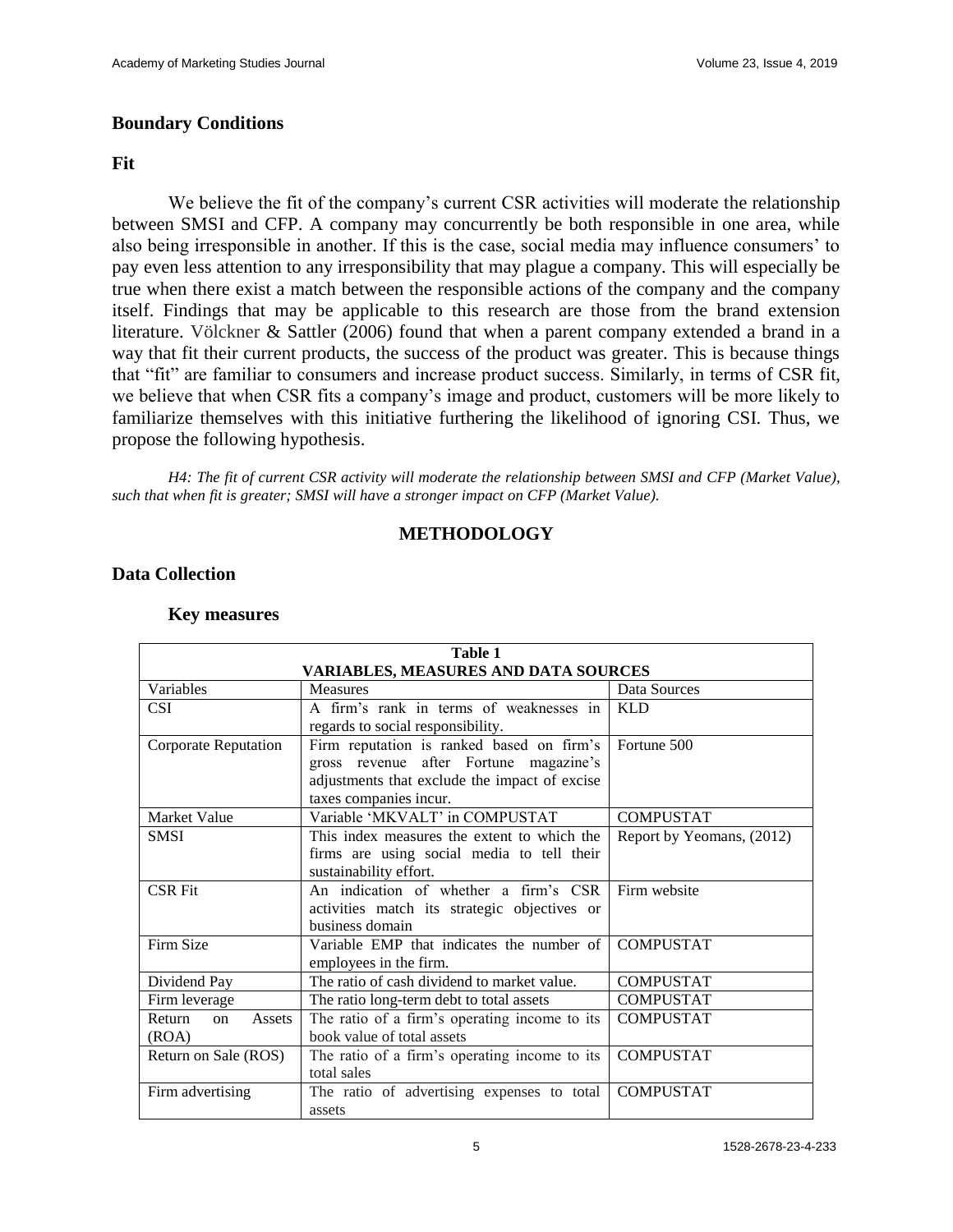| R&D investment | The ratio of R&D expenses to sales                       | <b>COMPUSTAT</b> |
|----------------|----------------------------------------------------------|------------------|
| Manufacturing  | A dummy variable for goods industries versus   COMPUSTAT |                  |
| industries     | services ones                                            |                  |

Table 1 shows each variable, measure, and source of data.

# **Corporate social irresponsibility**

CSI includes data for three successive years that are collected from KLD. We selected seven common dimensions that previous literature has used to conceptualize CSR to make a composite score by averaging them together. Dimensions include community concerns, corporate governance concerns, diversity concerns, employ relation concerns, environmental concerns, product concerns, and human rights concerns.

# **Corporate reputation**

Firm reputation scores were obtained from *Fortune 500*. Firm reputation is based on the firm's gross revenue after *Fortune* magazine's adjustments that exclude the impact of excise taxes companies incur.

# **Market value**

Market values were obtained from COMPUSTAT. Market value accounts for both stock price and stock quantity and is a well-known measure of company value that has been used previously in the literature. By using market value as our key indicator of CFP, we are fully able to capture the companies' value across multiple shareholder groups.

#### **Social media sustainability index**

We utilized the SMSI rankings for a hundred companies that are in the SMSI report. SMSI index were compiled through several steps. First, leading sustainable company lists were scanned including Corporate Knights Global 100, Newsweek's Green Rankings, The Dow Jones Sustainability Index and Interbrand's Best Global Green Brands. Initial scanning generated around 400 companies. Next, around 250 companies among them were found to communicate sustainability through social media. Then those companies were examined as to whether they publish a Facebook page, Twitter account, or YouTube channel in order to communicate sustainability issue with publics. 108 companies were identified. Finally, the top 100 companies were chosen based on specific scoring categories – useful communication, commitment to community, transparency (allowing comments and replying), communicating actions not beliefs, social media shareable CR/Sustainability report, regular updates of social media communication, and creative storytelling. Each company's SMSI scores were calculated based on those categories and top 100 companies were selected.

# **Fit**

To examine the influence of CSR fit, independent coders (PhD students) visited each page to discover current CSR activities. Coders then rated the fit of each activity, disagreements were handled through discussion and rater agreement was 98 percent.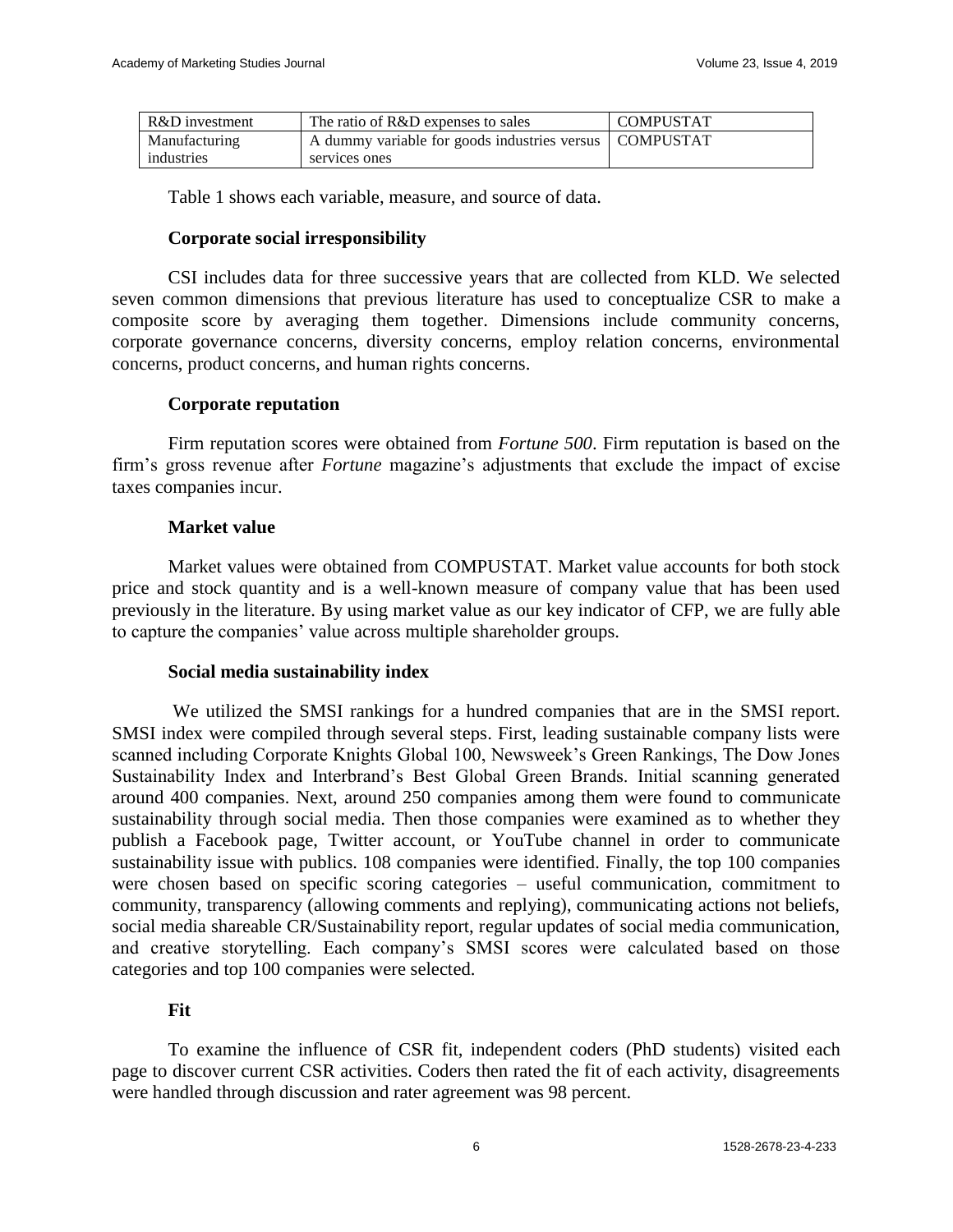# **Control variables**

We controlled for a comprehensive set of firm and industry-level factors. These controls closely follow previous literature that has examined CSR and marketing variables (Luo  $\&$ Bhattacharya, 2006). All control variables were obtained from COMPUSTAT.

# **Firm size**

Indicates the total number of employees was selected to measure the firm size. Previous research has shown that firm size can affect firm's financial performance and innovation (Gatignon & Xuereb, 1997).

# **Dividend pay**

Dividend pay is ratio of cash dividends to market value. This variable is controlled because dividends are the portion of corporate profits paid out to stockholders. Higher dividend is related to higher profits and such higher profits may lead to better corporate reputation or market value.

# **Firm leverage**

This is the ratio of long-term debt to total assets. We measure this variable because firms that acquire more leverage often have increases in market value.

### **Firm advertising**

We measure the firm's advertising expenditures as the expenses from advertising divided by revenue. Prior studies McAlister et al. (2007) have found that firm advertising influences market value and systematic risk and return.

# **R &D investment**

We also measure R  $\&$  D investment. Following prior literature (Luo  $\&$  Homburg 2007), this is calculated as R & D expense divided by sales. Previous research has shown that R & D investments can influence risk and return, which subsequently affects market value.

#### **Return on assets (ROA)**

Measured as the ratio of a firm's operating income to its book value of total assets.

#### **Return on sale (ROS)**

Measured as the ratio of a firm's operating income to its total sales

# **HYPOTHESES TESTING: ANALYSIS AND RESULTS**

**Analysis Approach**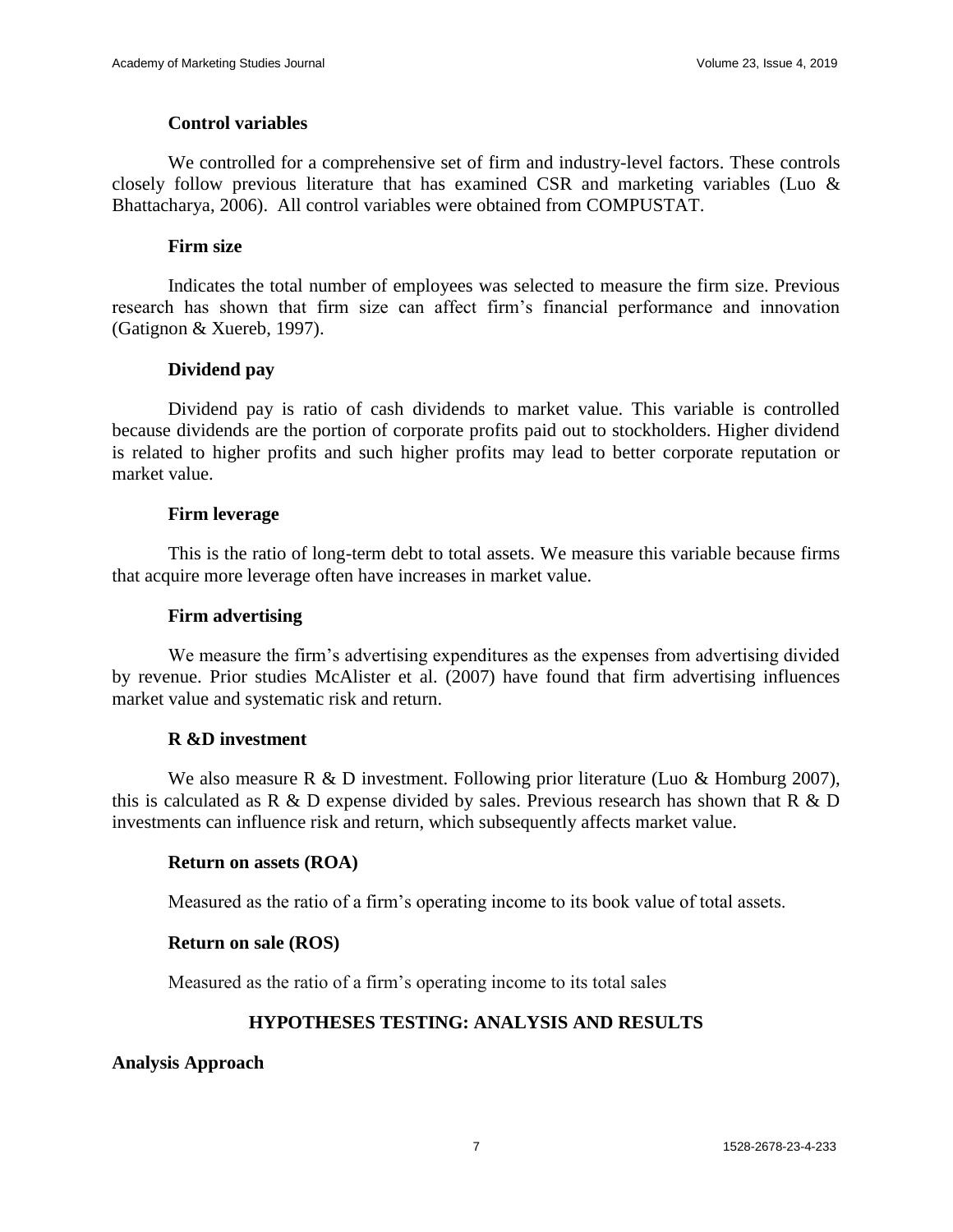Analysis was completed via a stepwise regression analysis. Our independent variable is CSI and dependent variables are firm reputation and market value. First, we regressed the impact of CSI on market value and firm reputation, then we added our control variables, and we tested mediating effect of SMSI rankings following suggestion of (Zhao et al., 2010). Finally we tested moderated effect of both fit and industry type.

# **Results**

Our results confirm hypothesis 1 and hypothesis 2, CSI is not significantly related to market value. However, CSI is negatively and significantly related to corporate reputation.

Market value as predicted, CSI did not have significant impact on market value ( $\beta$  = 0.016, *p*=0.902). CSI do not appear to harm firm's financial performance in the market.

Corporate reputation supporting our hypothesis, CSI negatively influenced corporate reputation ( $\beta$  = -0.56,  $p$  =0.001). Although firms' corporate reputation is reduced by CSI, market value appears to be intact regardless of negative CSI. Our data supports our argument that corporate reputation and market value is not always track in the same direction. In fact, they can travel in opposite directions (Table 2).

| Table 2<br><b>IMPACT OF CSI ON MARKET VALUE AND CORPORATE REPUTATION</b> |                            |                      |  |  |  |  |  |
|--------------------------------------------------------------------------|----------------------------|----------------------|--|--|--|--|--|
|                                                                          | <b>Dependent Variables</b> |                      |  |  |  |  |  |
|                                                                          | Market Value               | Corporate Reputation |  |  |  |  |  |
| <b>Control Variables</b>                                                 |                            |                      |  |  |  |  |  |
| Firm Size                                                                | $0.50***$                  | $0.65***$            |  |  |  |  |  |
| Firm leverage                                                            | $-0.18$                    | $-0.30$              |  |  |  |  |  |
| Firm advertising                                                         | 0.15                       | 0.26                 |  |  |  |  |  |
| R&D investment                                                           | $-0.06$                    | $-0.11$              |  |  |  |  |  |
| Return on Investment (ROI)                                               | $-0.34**$                  | $-0.16$              |  |  |  |  |  |
| Return on Sale (ROS)                                                     | $0.01***$                  | $0.65**$             |  |  |  |  |  |
| <b>Key Variables</b>                                                     |                            |                      |  |  |  |  |  |
| <b>CSI</b>                                                               | 0.016                      | $-0.56***$           |  |  |  |  |  |
| Fit                                                                      | $-0.136$                   |                      |  |  |  |  |  |

\*\* *p* < .05

#### **Mediation**

We argue that active communication through social media with customers will reduce negative impact of CSI on market value. Since our hypothesis predicts *'non significant'* relationship between two variables, following Zhao et al. (2010) appears to be appropriate approach to test the mediation effect of social media usage. They argued that in order for an effect to be mediated, a significant direct effect was not necessary. They identified several patterns of mediation and one of the patterns matches our hypothesis – indirect-only mediation. This pattern indicates a situation where mediated effect exists, while direct effect does not. In order to have indirect-only mediation, both paths from CSI to SMSI score and SMSI score to market value should be significant. CSI are significantly related to SMSI score ( $\beta$ =0.47,  $p$  = 0.001) and SMSI score has positive impact on market value ( $\beta$  =0.37,  $p$ =0.018). Thus, the extent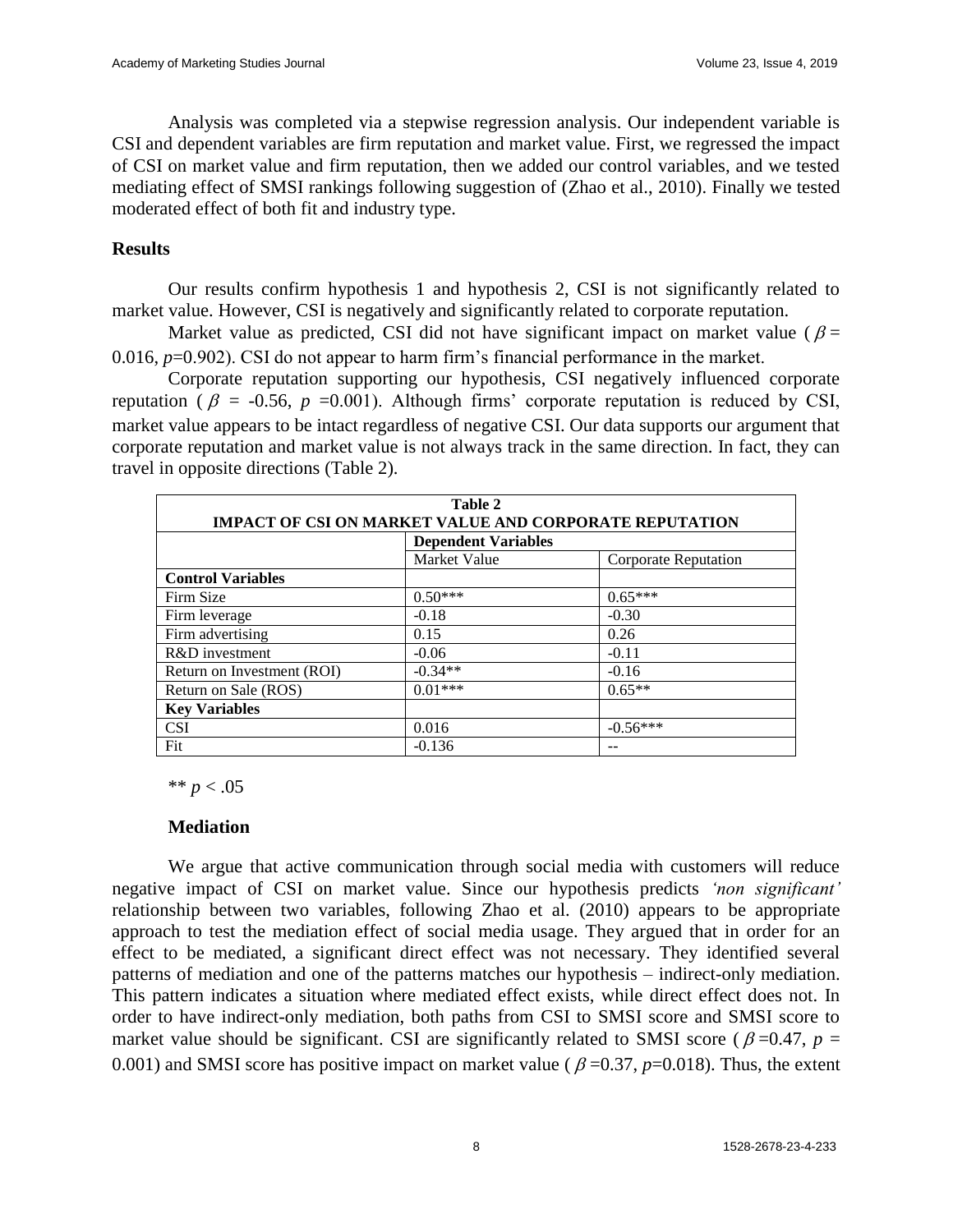to which firms utilize social media to communicate with customers is a possible mechanism that protects market value from negative CSI.

#### **Moderation**

After controlling for independent variables and control variables, we find a significant interaction effect between SMSI and fit ( $\beta = 0.22$ ,  $p = 0.048$ ). The positive impact of SMSI on market value is larger when a firm's current CSR activities fit its strategic objectives than when they do not fit its strategic objectives. Next, we examined our hypothesis that usage of social media is the mechanism that inhibits CSI from compromising firms' market value Table 3 and Table 4.

| Table 3                                                                 |                            |                    |  |  |  |  |  |  |  |
|-------------------------------------------------------------------------|----------------------------|--------------------|--|--|--|--|--|--|--|
| <b>MEDIATION &amp; MODERATING EFFECT OF SOCIAL MEDIA AND CSR</b><br>FIT |                            |                    |  |  |  |  |  |  |  |
|                                                                         | <b>Dependent Variables</b> |                    |  |  |  |  |  |  |  |
|                                                                         | <b>Market Value</b>        | <b>SMSI</b> scores |  |  |  |  |  |  |  |
| <b>Control Variables</b>                                                |                            |                    |  |  |  |  |  |  |  |
| Firm Size                                                               | 0.012                      | 0.09               |  |  |  |  |  |  |  |
| Firm leverage                                                           | $-0.32$                    | 0.02               |  |  |  |  |  |  |  |
| Firm advertising                                                        | $-0.14$                    | $-0.14$            |  |  |  |  |  |  |  |
| <b>ROI</b>                                                              | $-0.36$                    | $0.69**$           |  |  |  |  |  |  |  |
| <b>ROS</b>                                                              | $0.82**$                   | $-0.47$            |  |  |  |  |  |  |  |
| Manufacturing industries                                                | $-0.05$                    | $-0.14$            |  |  |  |  |  |  |  |
| Dividend                                                                | 0.30                       |                    |  |  |  |  |  |  |  |
| <b>Key Variables</b>                                                    |                            |                    |  |  |  |  |  |  |  |
| <b>CSI</b>                                                              | 0.016                      | $0.47**$           |  |  |  |  |  |  |  |
| <b>SMSI</b> scores                                                      | $0.37**$                   |                    |  |  |  |  |  |  |  |
| <b>SMSI</b> score x CSR Fit                                             | $0.227**$                  |                    |  |  |  |  |  |  |  |

\*\**p*<0.0

#### **DISCUSSION**

Overall, our results provide evidence that market value and corporate reputation do not always travel in the same direction in regards to CSI. More specifically, we show that in regards to CSI; concerns related specifically to community, humanitarian and the environment factors have a negative impact on corporate reputation. Conversely, they have no impact on market value and the SMSI score indirectly mediated the effect. Further, the influence of social media on market value is strengthened when CSR initiatives fit the company and product. The results add to the literature because they are in stark contrast with past literature that has intimated that corporate reputation and corporate financial performance are correlated. One reason why previous literature may have not discovered these results may be the model and variables utilized by past researchers. In most previous instances, corporate financial performance and corporate reputation were examined as predictors of one another with only CSR as the independent variable.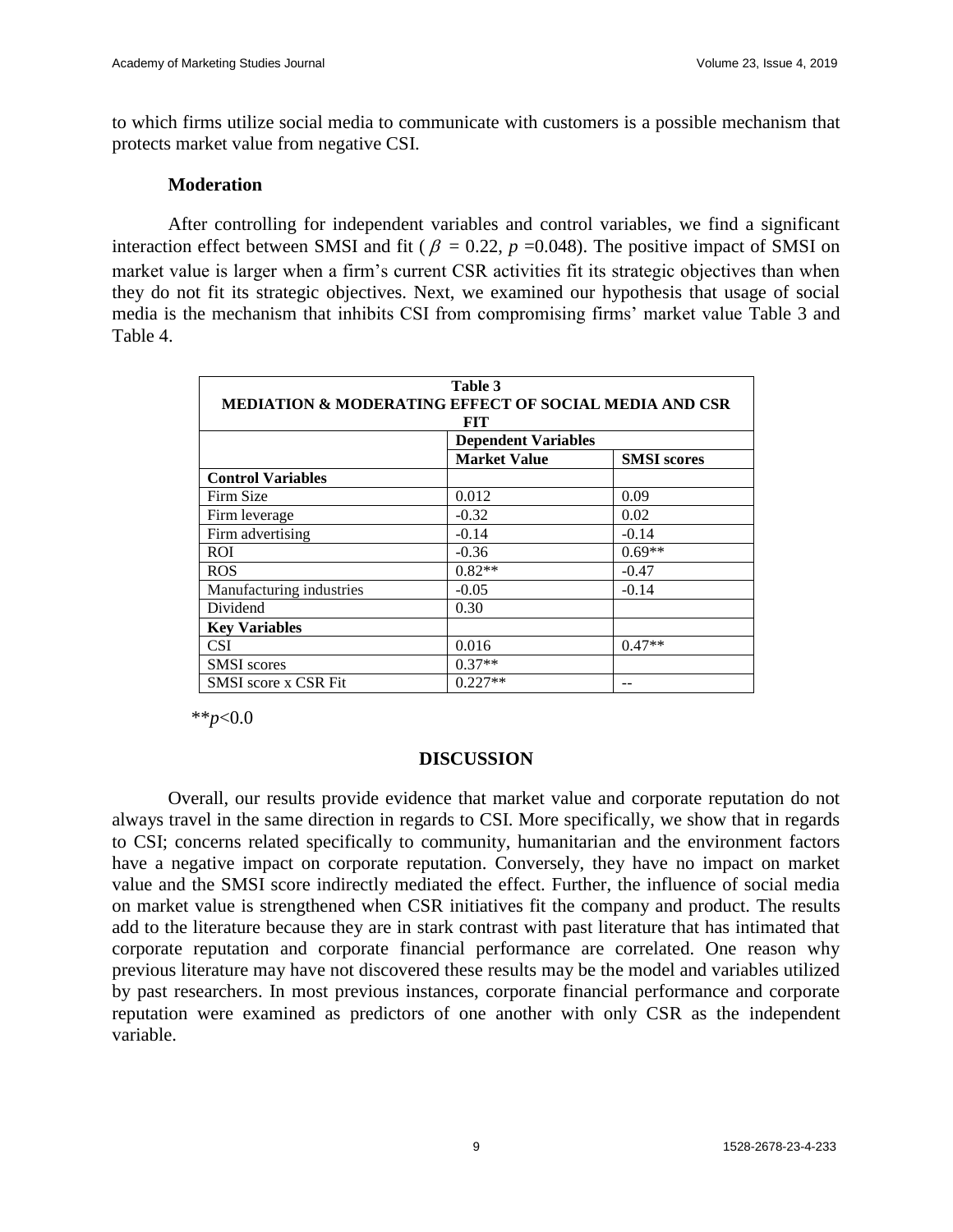| Table 4<br>MEANS, STANDARD DEVIATIONS AND CORRELATIONS<br><b>Correlations</b> |             |              |                                |                          |                          |                          |                          |                          |                          |                          |                          |                |                             |                             |              |              |
|-------------------------------------------------------------------------------|-------------|--------------|--------------------------------|--------------------------|--------------------------|--------------------------|--------------------------|--------------------------|--------------------------|--------------------------|--------------------------|----------------|-----------------------------|-----------------------------|--------------|--------------|
|                                                                               |             |              |                                |                          |                          |                          |                          |                          |                          |                          |                          | Mea            | St.D                        | $\mathbf{1}$                | 2            | 3            |
|                                                                               | $\mathbf n$ | ${\rm ev}$   |                                |                          |                          |                          |                          |                          |                          |                          |                          |                |                             |                             |              |              |
| 1.<br>HOPE7                                                                   | 0.7         | 0.45         | $\mathbf{1}$                   |                          |                          |                          |                          |                          |                          |                          |                          |                |                             |                             |              |              |
| 2.                                                                            | 6.7         | 0.95         |                                | $\mathbf{1}$             |                          |                          |                          |                          |                          |                          |                          |                |                             |                             |              |              |
| Reputati<br>on                                                                |             |              | 0.1<br>26                      |                          |                          |                          |                          |                          |                          |                          |                          |                |                             |                             |              |              |
| Score                                                                         |             |              |                                |                          |                          |                          |                          |                          |                          |                          |                          |                |                             |                             |              |              |
| 3.                                                                            | 545         | 6149         | 0.3                            | 0.33                     | $\mathbf{1}$             |                          |                          |                          |                          |                          |                          |                |                             |                             |              |              |
| Market<br>Value                                                               | 53.0<br>3   | 6            | 62<br>$\ast\ast$               | $1***$                   |                          |                          |                          |                          |                          |                          |                          |                |                             |                             |              |              |
| 4.                                                                            | 0.08        | 0.16         | 0.5                            | $\blacksquare$           | 0.3                      | 1                        |                          |                          |                          |                          |                          |                |                             |                             |              |              |
| Inverse                                                                       |             |              | 49                             | 0.01                     | 89                       |                          |                          |                          |                          |                          |                          |                |                             |                             |              |              |
| <b>SMSI</b><br>Rank                                                           |             |              | $**$                           | $\overline{4}$           | $**$                     |                          |                          |                          |                          |                          |                          |                |                             |                             |              |              |
| 5. Fit                                                                        | 1.2         | 0.4          | $\overline{\phantom{a}}$       | 0.28                     | 0.2                      | $\overline{\phantom{a}}$ | $\mathbf{1}$             |                          |                          |                          |                          |                |                             |                             |              |              |
| $(1)$ not                                                                     |             |              | 0.0                            | $6***$                   | 12                       | 0.04                     |                          |                          |                          |                          |                          |                |                             |                             |              |              |
| fit(2)                                                                        |             |              | $\overline{c}$                 |                          | *                        | 8                        |                          |                          |                          |                          |                          |                |                             |                             |              |              |
| 6. Size                                                                       | 201<br>54.4 | 1825<br>30.7 | $\overline{a}$<br>0.1          | 0.15<br>2                | $\sim$<br>0.0            | ÷,<br>0.04               | 0.2<br>32                | $\mathbf{1}$             |                          |                          |                          |                |                             |                             |              |              |
|                                                                               |             |              | 08                             |                          | 7                        | 8                        | $\ast$                   |                          |                          |                          |                          |                |                             |                             |              |              |
| 7.                                                                            | 0.03        | 0.01         | 0.0                            | $\overline{\phantom{a}}$ | 0.1                      | 0.04                     | 0.0                      |                          | $\mathbf{1}$             |                          |                          |                |                             |                             |              |              |
| Dividen<br>d Pay                                                              |             |              | 33                             | 0.11<br>3                | 25                       | 6                        | 79                       | 0.12<br>5                |                          |                          |                          |                |                             |                             |              |              |
| 8.                                                                            | 0.          | 0.1          | 0.                             | $\overline{\phantom{a}}$ | $\overline{\phantom{a}}$ | 0.2                      | $\overline{\phantom{a}}$ | 0.2                      | 0.4                      | 1                        |                          |                |                             |                             |              |              |
| Leverag                                                                       | 22          | 3            | 2                              | 0.4                      | 0.                       | 79<br>$\ast$             | 0.                       |                          | 32<br>$**$               |                          |                          |                |                             |                             |              |              |
| $\rm e$                                                                       |             |              | $\mathbf{1}$<br>$\mathfrak{2}$ | 66<br>**                 | 2<br>$\boldsymbol{0}$    |                          | $\mathbf{1}$<br>$\tau$   |                          |                          |                          |                          |                |                             |                             |              |              |
|                                                                               |             |              | $\ast$                         |                          | 6                        |                          | 1                        |                          |                          |                          |                          |                |                             |                             |              |              |
| 9.                                                                            | 0.06        | 0.07         | $\overline{a}$                 | 0.43                     | 0.3                      | 0.01                     | 0.1                      | ÷,                       |                          | ÷,                       | $\mathbf{1}$             |                |                             |                             |              |              |
| Profitab<br>ility                                                             |             |              | 0.0<br>12                      | $2**$                    | 82<br>$**$               | 6                        | 29                       | 0.26<br>$4*$             | 0.11                     | 0.3<br>55                |                          |                |                             |                             |              |              |
|                                                                               |             |              |                                |                          |                          |                          |                          |                          |                          | $\ast\ast$               |                          |                |                             |                             |              |              |
| 10.                                                                           | 0.08        | 0.08         | 0.0                            | 0.37                     | 0.5                      | 0.08                     | 0.0                      | $\overline{\phantom{a}}$ | $\overline{\phantom{a}}$ | $\overline{\phantom{a}}$ | 0.83                     | 1              |                             |                             |              |              |
| <b>ROS</b>                                                                    |             |              | 91                             | $7**$                    | 83<br>$**$               | $\overline{4}$           | 33                       | 0.30<br>$0**$            | 0.00<br>8                | 0.3<br>41                | $0**$                    |                |                             |                             |              |              |
|                                                                               |             |              |                                |                          |                          |                          |                          |                          |                          | $\ast\ast$               |                          |                |                             |                             |              |              |
| 11. ROI                                                                       | 0.12        | 0.12         | 0.0                            | 0.31                     | 0.3                      | 0.09                     | $\sim$                   | ÷,                       | $\sim$                   | $\overline{a}$           | 0.90                     | 0.79           | 1                           |                             |              |              |
|                                                                               |             |              | 3                              | $1***$                   | 23<br>$**$               | $\overline{4}$           | 0.0<br>49                | 0.27<br>$9*$             | 0.21<br>1                | 0.3<br>54                | $4**$                    | $5**$          |                             |                             |              |              |
|                                                                               |             |              |                                |                          |                          |                          |                          |                          |                          | $\ast\ast$               |                          |                |                             |                             |              |              |
| 12.                                                                           | 0.03        | 0.03         | $\overline{\phantom{a}}$       | 0.28                     | $\overline{\phantom{a}}$ | $\overline{\phantom{a}}$ | 0.2                      | ÷,                       |                          | $\frac{1}{2}$            | 0.27                     | 0.00           | 0.15                        | $\mathbf{1}$                |              |              |
| Firm<br>Adverti                                                               |             |              | 0.1<br>78                      | $3*$                     | 0.1<br>68                | 0.09<br>6                | 64<br>$\ast$             | 0.02<br>7                | 0.02<br>9                | 0.1<br>17                | $3*$                     | 7              | 6                           |                             |              |              |
| sing                                                                          |             |              |                                |                          |                          |                          |                          |                          |                          |                          |                          |                |                             |                             |              |              |
| 13.                                                                           | 0.06        | $0.07\,$     | $\overline{\phantom{a}}$       | $\sim$                   | $\overline{a}$           | $\sim$                   | $\sim$                   | $\overline{\phantom{a}}$ | $\overline{\phantom{a}}$ | 0.2                      | $\overline{\phantom{a}}$ | $\mathcal{L}$  | $\mathcal{L}_{\mathcal{A}}$ | $\mathcal{L}^{\mathcal{L}}$ | $\mathbf{1}$ |              |
| Firm<br>R&D                                                                   |             |              | 0.4<br>56                      | 0.23<br>3                | 0.1<br>61                | 0.21<br>8                | 0.0<br>97                | 0.35<br>7                | 0.03<br>1                | 5                        | 0.30<br>$0^*$            | 0.10<br>3      | 0.25<br>$\overline{2}$      | 0.46<br>$9**$               |              |              |
|                                                                               |             |              | $**$                           |                          |                          |                          |                          |                          |                          |                          |                          |                |                             |                             |              |              |
| 14.                                                                           | 1.28        | 0.44         |                                |                          |                          |                          | 0.0                      | 0.17                     | 0.08                     |                          |                          |                | $\overline{a}$              |                             | 0.1          | $\mathbf{1}$ |
| Product<br>$(1)$ vs.                                                          |             |              | 0.0<br>41                      | 0.08<br>9                | 0.2<br>31                | 0.19                     | 11                       | 3                        |                          | 0.0<br>48                | 0.35<br>$3**$            | 0.36<br>$0***$ | 0.30<br>$8**$               | 0.18<br>$\overline{4}$      | $\mathbf{1}$ |              |
| service                                                                       |             |              |                                |                          | $\approx$                |                          |                          |                          |                          |                          |                          |                |                             |                             |              |              |
| (2)                                                                           |             |              |                                |                          |                          |                          |                          |                          |                          |                          |                          |                |                             |                             |              |              |
| **Correlation is significant at the 0.01 level (2-tailed)                     |             |              |                                |                          |                          |                          |                          |                          |                          |                          |                          |                |                             |                             |              |              |
| * Correlation is significant at the 0.05 level (2-tailed)                     |             |              |                                |                          |                          |                          |                          |                          |                          |                          |                          |                |                             |                             |              |              |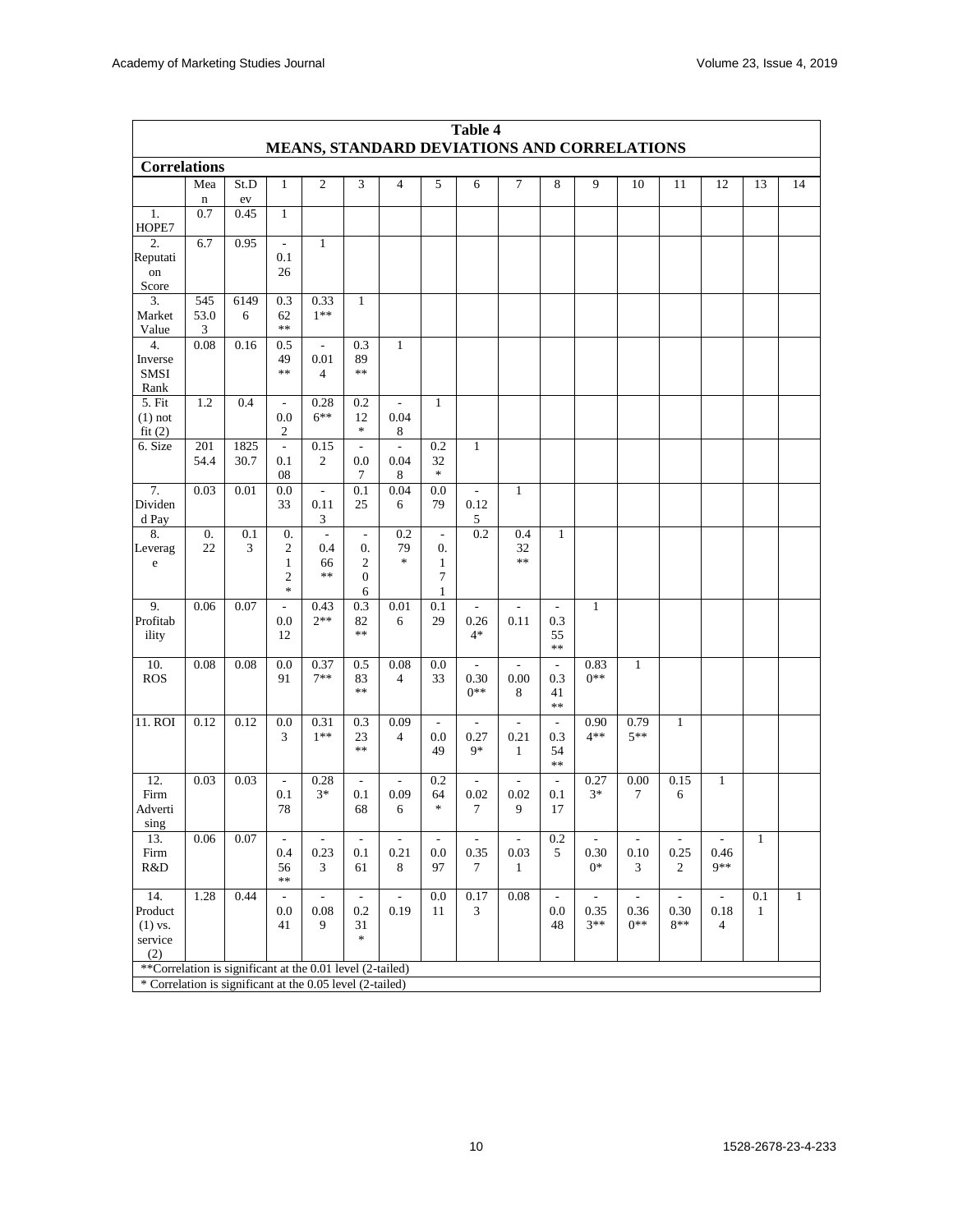#### **Theoretical Contributions**

We contribute to the literature in three very important ways. First, we contribute to the social (ir) responsibility and financial performance literature by revealing that when companies misbehave, their actions may go unnoticed in one realm, while still influencing another. Fombrun & Shanley (1990) found that the public uses signals from the financial environment to establish the reputation of the company in their mind. Our findings suggest that financial aspects and corporate reputation actually can hold different places concordantly in the consumer's mind and it can be that CSI acts as a cue in the environment by signaling where to process these indicators in the mind of the consumer. Second, we contribute to the social media literature showing the importance of social media in regards to CSR/CSI and financial performance. This is a new pathway that has not been investigated often and an important route that may influence financial performance. Finally, we are able to show boundary conditions that further strengthen the relationship between SMSI and CFP.

#### **Implications**

For managers, the implication becomes that while talking about what you are doing right may help or at least not hurt your corporate financial performance, "misbehaving" can influence corporate reputation. Even though we did not test here, this implies the possibility that there may be dire consequences in terms of long-term effects of ignoring CSI in regards to corporate financial performance. Although our research shows that in the short-term, the effects are minimal, the long-term effects could be much more detrimental. Further, managers must be cognizant of the kind social initiatives they are involved in as fit is important. Finally, utilizing social media as a tool for interacting with consumers and alerting them to responsible initiatives is a way to mitigate any harmful effects of CSI.

#### **CONCLUSION**

#### **Limitations and Future Research**

We are limited by our data. Because we rely on the SMSI index, a tool that has been used infrequently in data analysis to date, we can only analyze three years of data. This means the long-term effects are still unknown and need to be investigated further. This also implies that further research is needed using the SMSI index to qualify its results and scores. Also, based on the findings of this paper, it is possible that other mediators exist that may yield similar results. Future research needs to investigate whether other pathways exist that may lead to diverging outcomes of CSR on corporate financial performance and corporate reputation. Finally, it is very likely that other interesting moderators exist in this relationship. It would behoove future researchers to take this research and step further in order to discover them.

In conclusion, CFP is protected from CSI via the social media. However, CR is not so lucky, CSI will influence corporate reputation as our results from this study confirm.

#### **Case Study-Ford Motor Company**

In 2009, at the height of the economic crisis, Ford Motor Company was the only American car company who did not receive a bailout from the United States Government.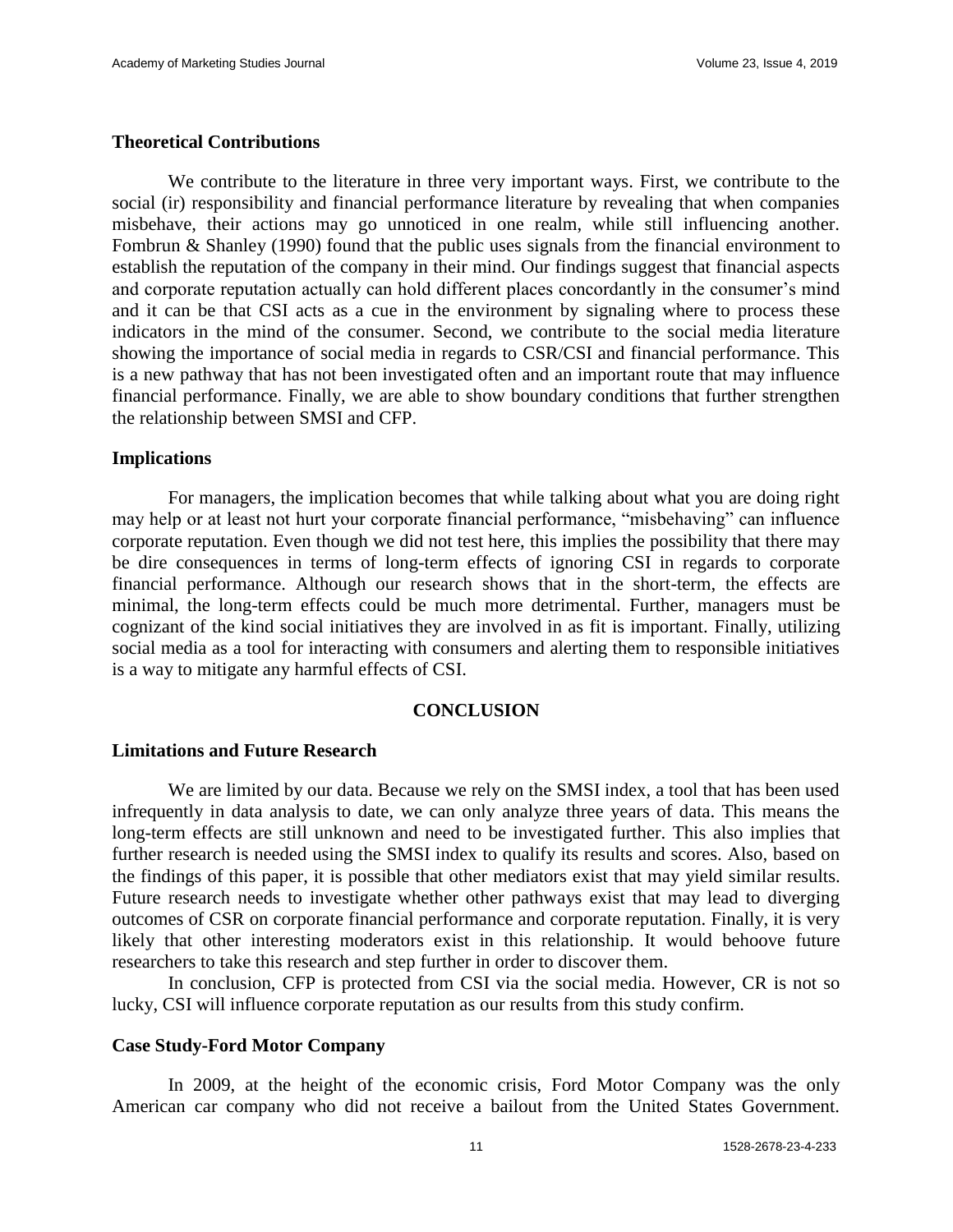Further, in the previous three years, the market value of Ford had continued to increase, and in 2010 and 2011 they were the third ranked company in our SMSI index. Despite the positive metrics, they still hold one of the lower reputation scores of the companies in our data, and based on the KLD index have one of the largest scores in regards to CSI. Ford Motor Company epitomizes the notion that while CSI may not impact financial performance, they may well be associated with lower corporate reputation scores. As our theory suggests, social media presence in regards to CSR is well suited to explain these diverse findings. Additionally, we find that Ford Motor Company also works hard to maintain CSR projects, such as those in regards to material use that *"fit"* the company and its image. The possible takeaway for managers is that by doing good things, and reporting good things, the detriments of CSI can be mitigated.

#### **REFERENCES**

- Aaker, J., Vohs, K.D., & Mogilner, C. (2010). Nonprofits are seen as warm and for-profits as competent: Firm stereotypes matter. *Journal of Consumer Research*, *37*(2), 224-237.
- Andriof, J., & Waddock, S. (2002). Unfolding stakeholder engagement. In J.S. Andriof, B.H. Waddock & S.S. Rahman (Eds.), *Unfolding Stakeholder Thinking: Theory, Responsibility and Engagement, 19-42.* Sheffield: Greenleaf.
- Barney, J. (1991). Firm resources and sustained competitive advantage. *Journal of Management*, *17*(1), 99-120.
- Dierickx, I., & Cool, K. (1989). Asset stock accumulation and sustainability of competitive advantage. *Management Science*, *35*(12), 1504-1511.
- Donaldson, T., & Preston, L. (1995). The Stakeholder Theory of the Corporation: Concepts, Evidence and Implications? *Academy of Management Review*, *29*(1), 65-91.
- Eberl, M., & Schwaiger, M. (2005). Corporate reputation: Disentangling the effects on financial performance. *European Journal of Marketing*, *39*(7/8), 838-854.
- Fiske, S.T., & Taylor, S.E. (2008). *Social cognition: From brains to culture*. Boston: McGraw-Hill Higher Education.
- Fombrun, C.J. (1996). *Reputation: Realizing value from the corporate image*. Boston, MA: Harvard Business School Press.
- Fombrun, C., & Shanley, M. (1990). What's in a name?: Reputation building and corporate strategy. *Academy Of Management Journal, 33*(2), 233-258.
- Gatignon, H., & Xuereb J. (1997). Strategic orientation of the firm and new product performance. *Journal of Marketing Research*, *34*(1), 77-90.
- Grant, R.M. (1991). The resource-based theory of competitive advantage: Implications for strategy formulation. *California Management Review*, *33*(3), 114-135.
- Holt, D.B., Quelch, J.A., & Taylor, E.L. (2004). How global brands compete. *Harvard Business Review, 82*(9), 68- 75.
- Luo, X., & Bhattacharya, C.B. (2006). Corporate social responsibility, customer satisfaction, and market value. *Journal of Marketing*, *70*(4), 1-18.
- Luo, X., & Homburg, C. (2007). Neglected outcomes of customer satisfaction. *Journal of Marketing, 71*(2), 133- 149.
- Maignan, I., & Ferrell, O.C. (2004). Corporate social responsibility and marketing: an integrative framework. *Journal of the Academy of Marketing science*, *32*(1), 3-19.
- McAlister, L., Srinivasan, R., & Kim, M. (2007). Advertising, research, and systematic risk of the firm. *Journal of Marketing, 71*(1), 35-48.
- Morsing, M., & Schultz, M. (2006). Corporate social responsibility communication: Stakeholder information, response and involvement strategies. *Business Ethics: A European Review*, *51*(4), 323-338.
- Muller, A., & Kräussl, R. (2011). Doing good deeds in times of need: A strategic perspective on corporate disaster donations. *Strategic Management Journal, 32*(9), 911-929.
- Nikolaeva, R., & Bicho, M. (2011). The role of institutional and reputational factors in the voluntary adoption of corporate social responsibility reporting standards. *Journal of the Academy of Marketing Science*, *39*(1), 136-157.
- Orlitzky, M., Schmidt, F.L., & Rynes, S.L. (2003). Corporate social responsibility and financial performance: A meta-analysis. *Organization Studies, 24*(3), 403-441.